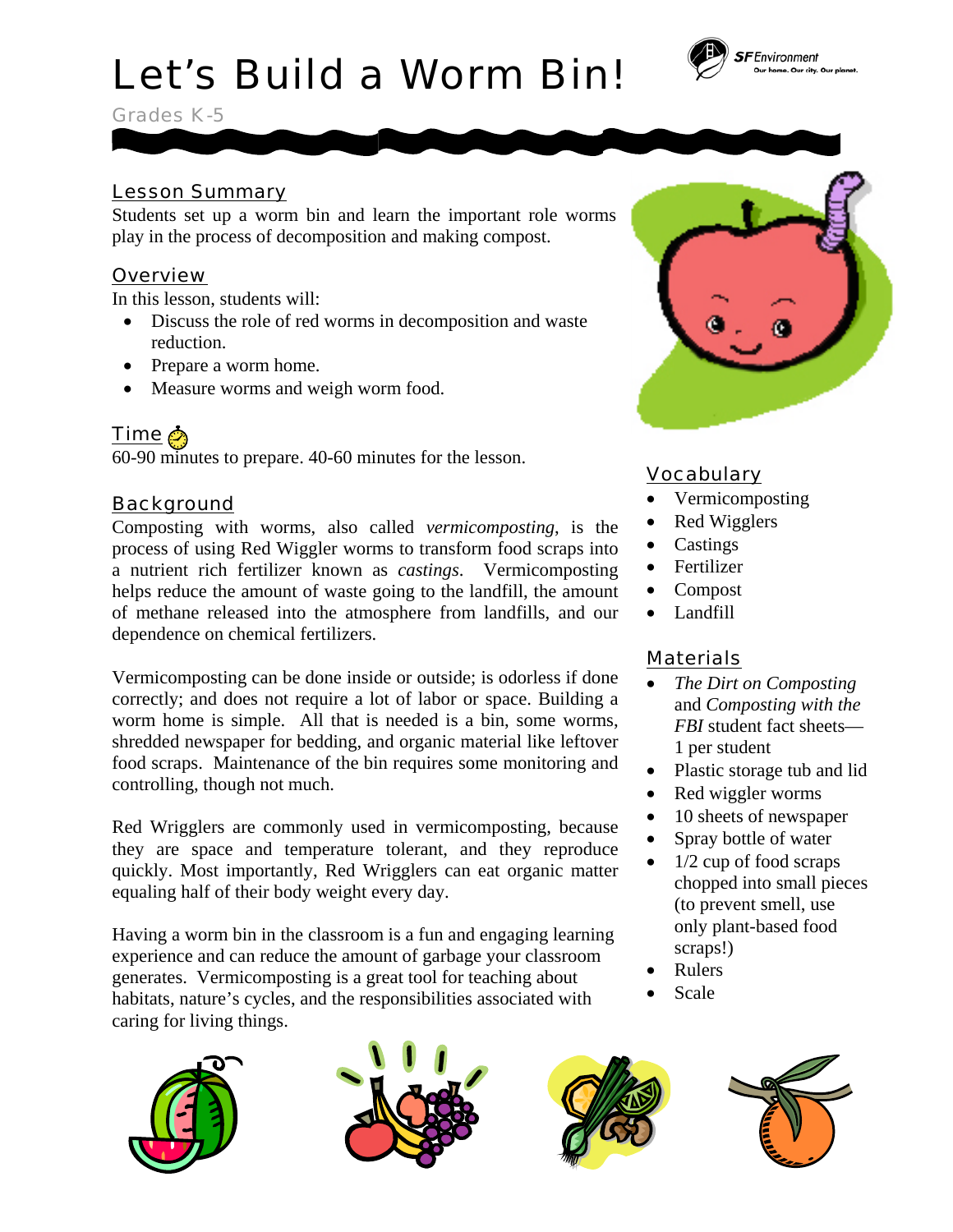







#### **Preparation**

- Read background information on first page
- Have students read: *The Dirt on Composting* and *Composting with the FBI* fact sheets.(*for younger students, introduce relevant concepts from fact sheets)*
- Copy *Record Sheet* and *Worm Menu* so that each student has one. See sample at end of lesson.
- Save a small amount of leftover plant-based foods from lunch. Cut into small pieces and keep in an airtight container.
- Poke breathing holes into lid of plastic tub.

### Pre-Activity Questions

Ask students:

- 1. What is a landfill? (*Big hole in ground where garbage is buried)*
- 2. What are decomposers? *(Creatures that live in the soil and break down organic matter into compost)*
- 3. What is compost? *(Crumbly, dark soil that helps plants grow)*
- 4. How does compost help plants grow? *(It provides nutrients)*
- 5. How does composting reduce the amount of garbage we make?  *(Keeps organic matter out of the landfill)*
- 6. If "vermi" means "worm" in Latin, what does "vermicomposting" mean? (*Composting with worms)*
- 7. What do we know about worms? *(They live underground, they eat our leftover food, they can eat half their weight every day)*
- 8. What do worms eat? *(plant-based foods like fruits, vegetables and bread)*
- 10. Name some examples of plant-based food that you might have after lunch? *(Bread crusts, fruit peels, carrot tops)*
- 11. What happens to the leftover food after worms eat it? *(It gets digested and comes out of the worms' bodies as "castings", or compost which are like vitamins for the soil.)*

#### **Procedure**

- 1. Explain that the class is going to keep worms as pets, so that students can observe decomposition.
- 2. Ask students what all animals need to survive? *(food, water, shelter, air*)
- 3. Explain how each need will be met in the worm bin
	- Shelter- bin and newspaper bedding
	- Food- leftover food scraps *(fruits, vegetables, and bread)*
	- Water- moistened newspaper
	- Air- air holes should be punched into the bin
- 4. Show students bin and explain that it will be the worm home.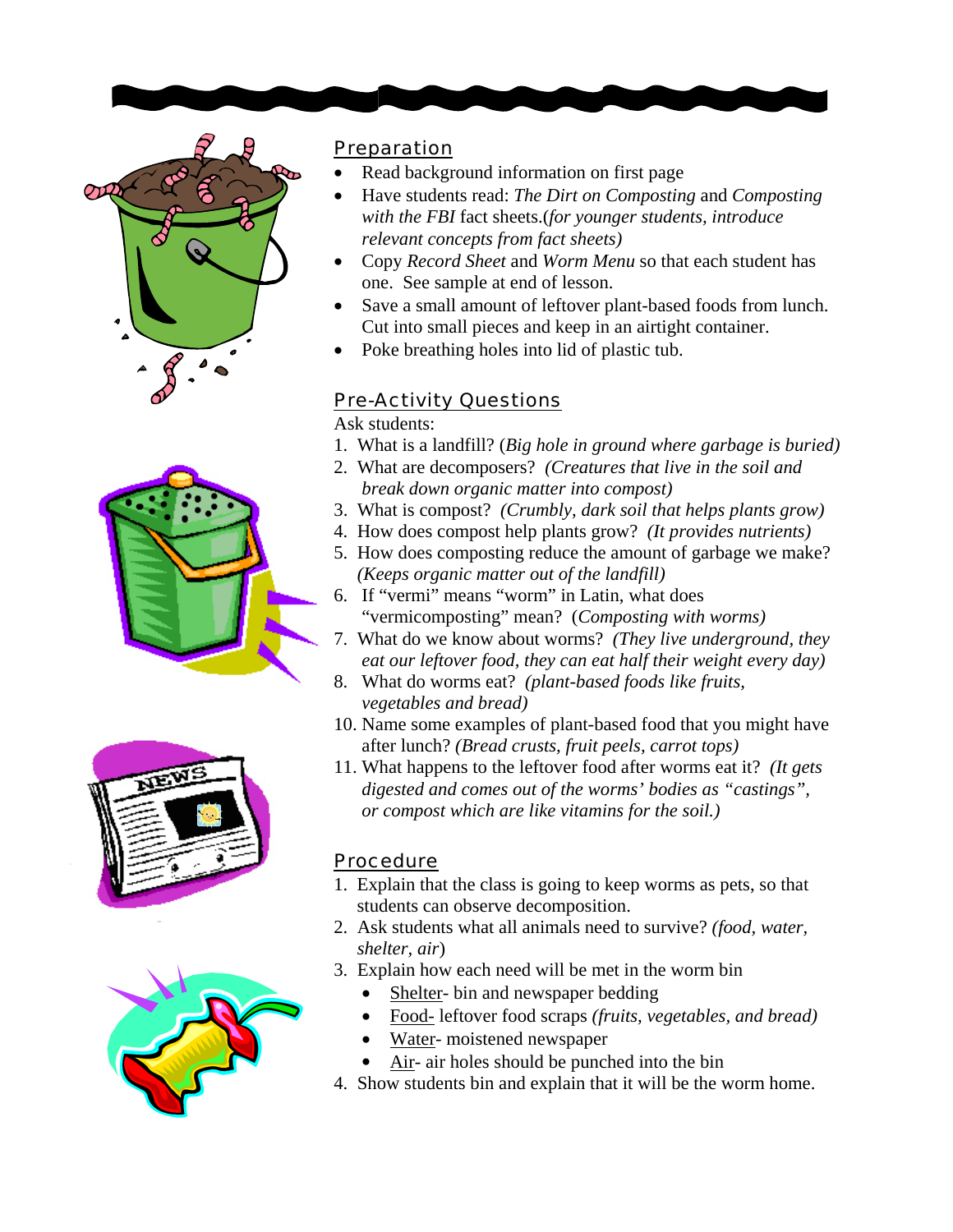- 5. Prepare the bedding.
	- Hand out half a sheet of newspaper to each student and have them tear into strips about ½" to 1" wide.
	- Place bedding in bin and spray with water bottle until it is about as moist as a wrung out sponge.
- 6. Pass out to students the *Record Sheet* and *Worm Menu* and ask students to fill out the menu. Older students can alphabetize this list. (*Worms can eat all plant-based foods like vegetables, fruit, and bread products. Although they can eat animal products like meat, cheese, and eggs, don't put those in worm bins because of the bad smell they will produce.*)
- 7. Students will now fill out the *Record Sheet*. Ask them to weigh and record the total amount of worms put into the bin so that they can compare it to the total weight of food put into the bin. Ask them to observe how long it takes for this initial food to decompose. Have them check every day or couple days.
- 8. Now it's time to add the worms and the food to the bin:
	- Place worms in the moist bedding near the bottom of the bin. Include soil from box of worms if available. Place a handful of food near worms and cover with newspaper.
	- Add dry shredded newspaper on top.
- 9. Let your students get to know their worms. Hand each pair of students a worm and ask them to carefully observe, describe, and measure the worm when extended to its full length. Develop a chart with students to record and compare lengths of 20 worms.
	- Younger students can visually compare longer and shorter worms.
- 10. For ongoing maintenance, feed the worms every three to seven days, always burying the food under paper. Do not overfeed. Add more paper as needed to cover food and soak up excess moisture.

### Discussion/ Questions

- 1. What do worms need to survive? (*shelter-bin; food-leftover lunch or snacks; moisture-dampened bedding; air- fluffed newspaper and air holes in bin*)
- 3. What did we learn about worms? (*They help break down leftover food into compost and reduce our garbage).*
- 4. How do you feel about worms now that you know more about them? Do you like them? Why or why not?
- 5. What is the average length of the worms? How many worms are shorter than 2 inches? How many are longer?
- 6. How much do the worms weigh? How much does the food weigh?
- 7. Make a prediction of how long it will take the worms to break down the food.





# **Extensions**

- Have students make a collage of "worm food" cut out of magazines and newspapers. Ask students to sort foods into categories.
- Have students write a short story about "A Day in a Worm's Life" or a conversation between two worms in the worm bin.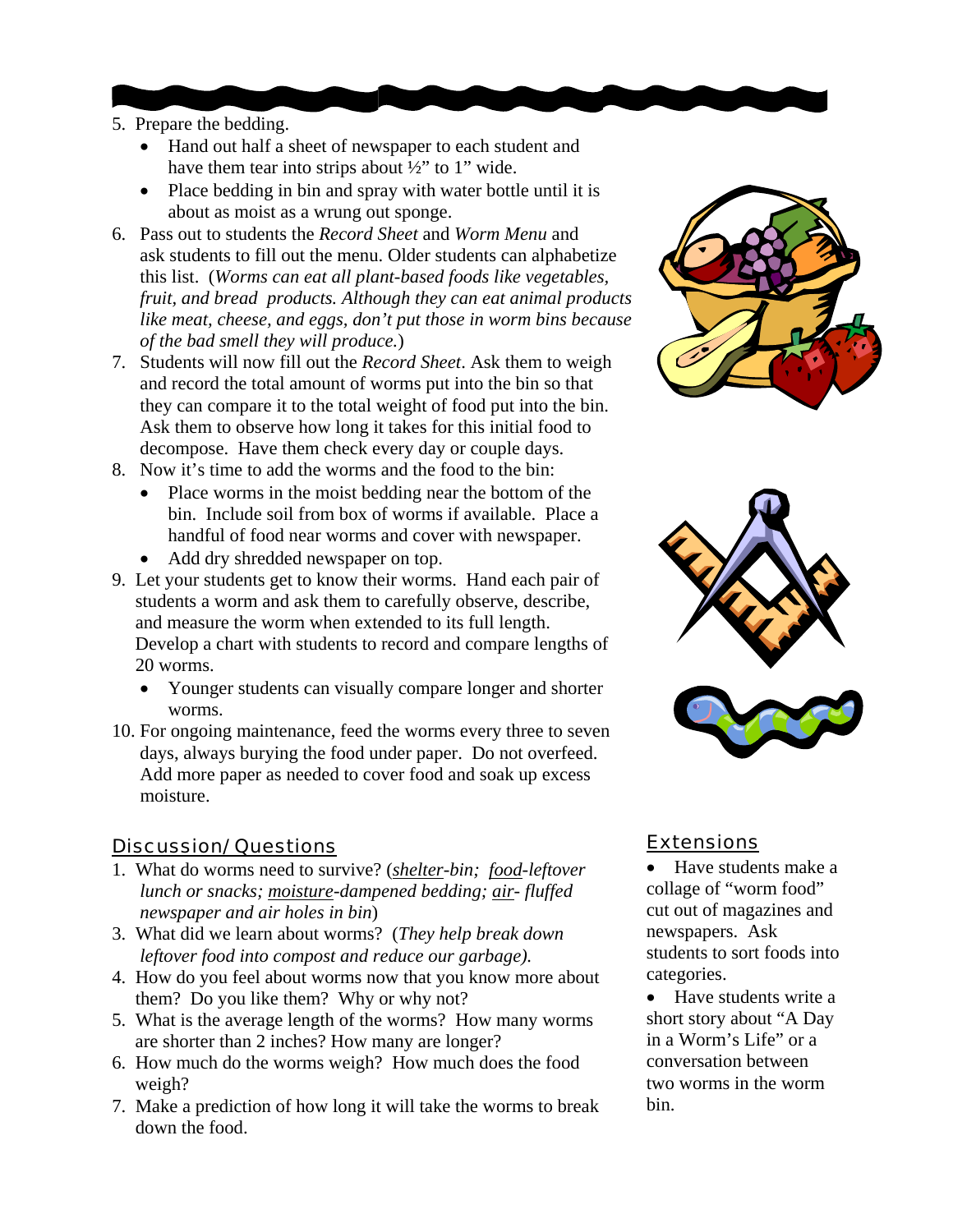

# A Visit to the Worm Doctor

| <b>Symptom</b>       | <b>Causes</b>                 | <b>Remedy</b>                                          |  |  |  |  |  |
|----------------------|-------------------------------|--------------------------------------------------------|--|--|--|--|--|
| Strong, bad<br>smell | Not enough air<br>circulation | Fluff bedding, make sure air holes are not<br>blocked. |  |  |  |  |  |
|                      | Overfeeding                   | Feed worms less food and/or less often                 |  |  |  |  |  |
|                      | Improper food added           | Remove animal products                                 |  |  |  |  |  |
| <b>Fruit flies</b>   | Food exposed                  | Bury food completely                                   |  |  |  |  |  |
|                      | Too much food                 | Feed worms less food and/or less often                 |  |  |  |  |  |
| <b>Dead worms</b>    | Bin too moist or dry          | Adjust moisture or bedding levels                      |  |  |  |  |  |
|                      | Not enough food               | Add more food                                          |  |  |  |  |  |
| Ants in bin          |                               | Add spritz of water                                    |  |  |  |  |  |
|                      | Too dry                       | Put sticky ant trap on legs of bin                     |  |  |  |  |  |
|                      |                               | Put legs of bin in water                               |  |  |  |  |  |
| <b>Mites</b>         | Too moist in bin              | Avoid adding food with a lot of moisture               |  |  |  |  |  |

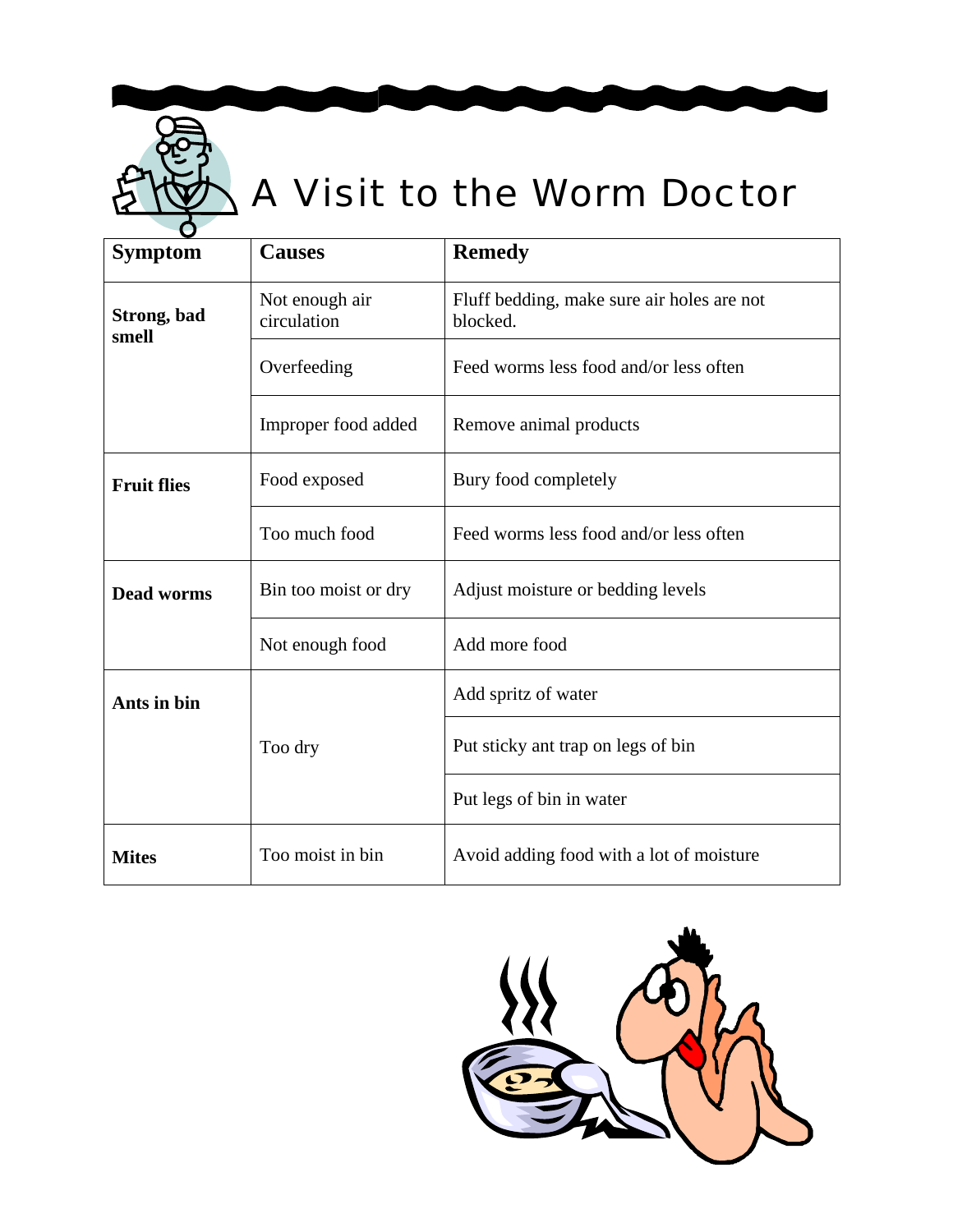

# Record Sheet

| <b>Date</b> | Weight of<br>Food | Type of<br>Food | Weight of<br><b>Worms</b> | Length of<br>your Worm |
|-------------|-------------------|-----------------|---------------------------|------------------------|
|             |                   |                 |                           |                        |
|             |                   | $\sim$          |                           |                        |
|             | $\sim$            |                 | $\equiv$                  |                        |

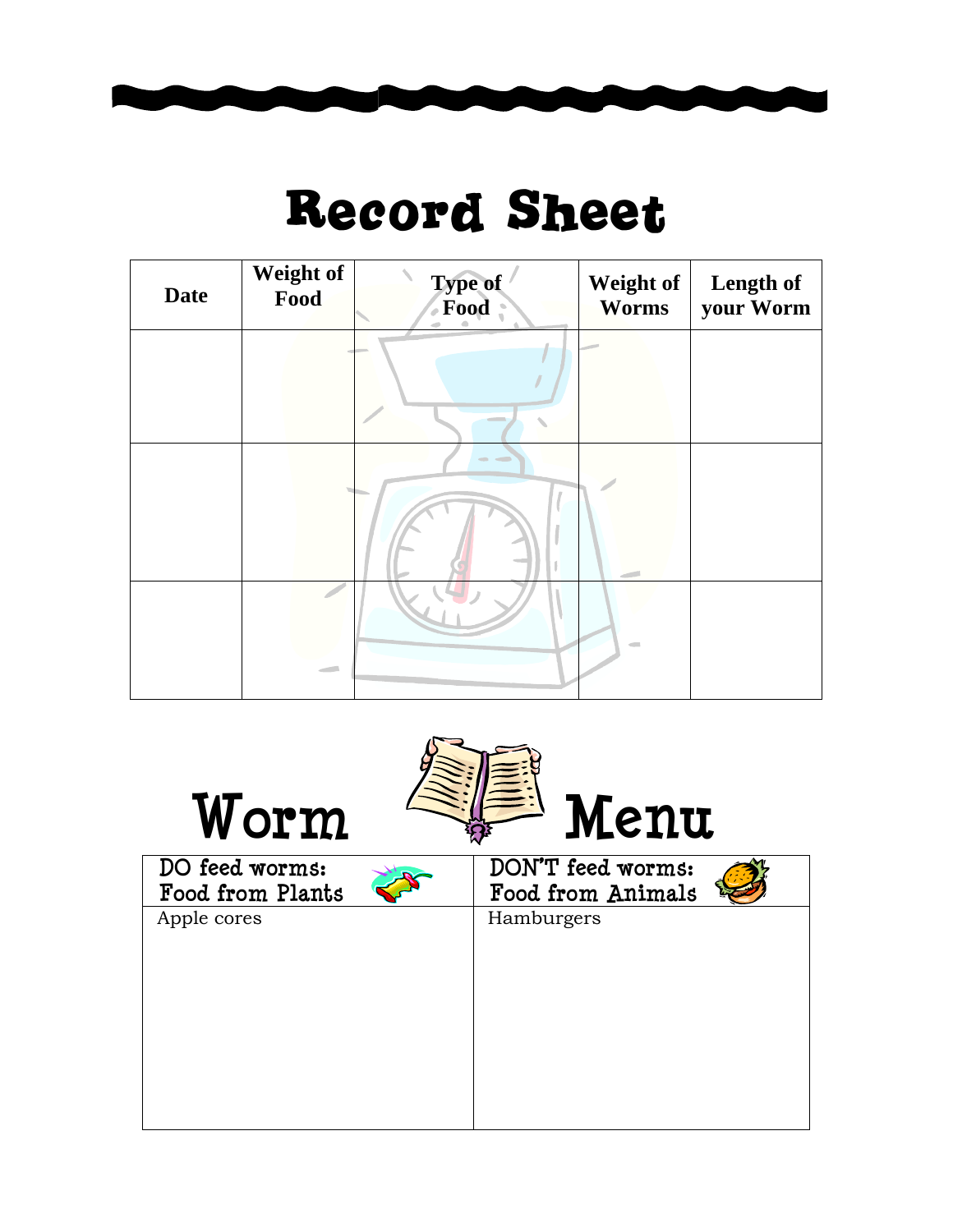





**Worm Length** 

| $5$ "                 |   |                |                |                |   |        |   |   |    |               |    |    |    |    |    |    |    |    |    |
|-----------------------|---|----------------|----------------|----------------|---|--------|---|---|----|---------------|----|----|----|----|----|----|----|----|----|
| 4"                    |   |                |                |                |   |        |   |   |    |               |    |    |    |    |    |    |    |    |    |
| 3"                    |   |                |                |                |   |        |   |   |    |               |    |    |    |    |    |    |    |    |    |
| 2"                    |   |                |                |                |   |        |   |   |    |               |    |    |    |    |    |    |    |    |    |
| 1, 22<br>$\mathbf{r}$ |   |                |                |                |   |        |   |   |    |               |    |    |    |    |    |    |    |    |    |
|                       | 2 | $\overline{3}$ | $\overline{4}$ | 5 <sup>5</sup> | 6 | $\tau$ | 8 | 9 | 10 | <sup>11</sup> | 12 | 13 | 14 | 15 | 16 | 17 | 18 | 19 | 20 |

**Worm #**

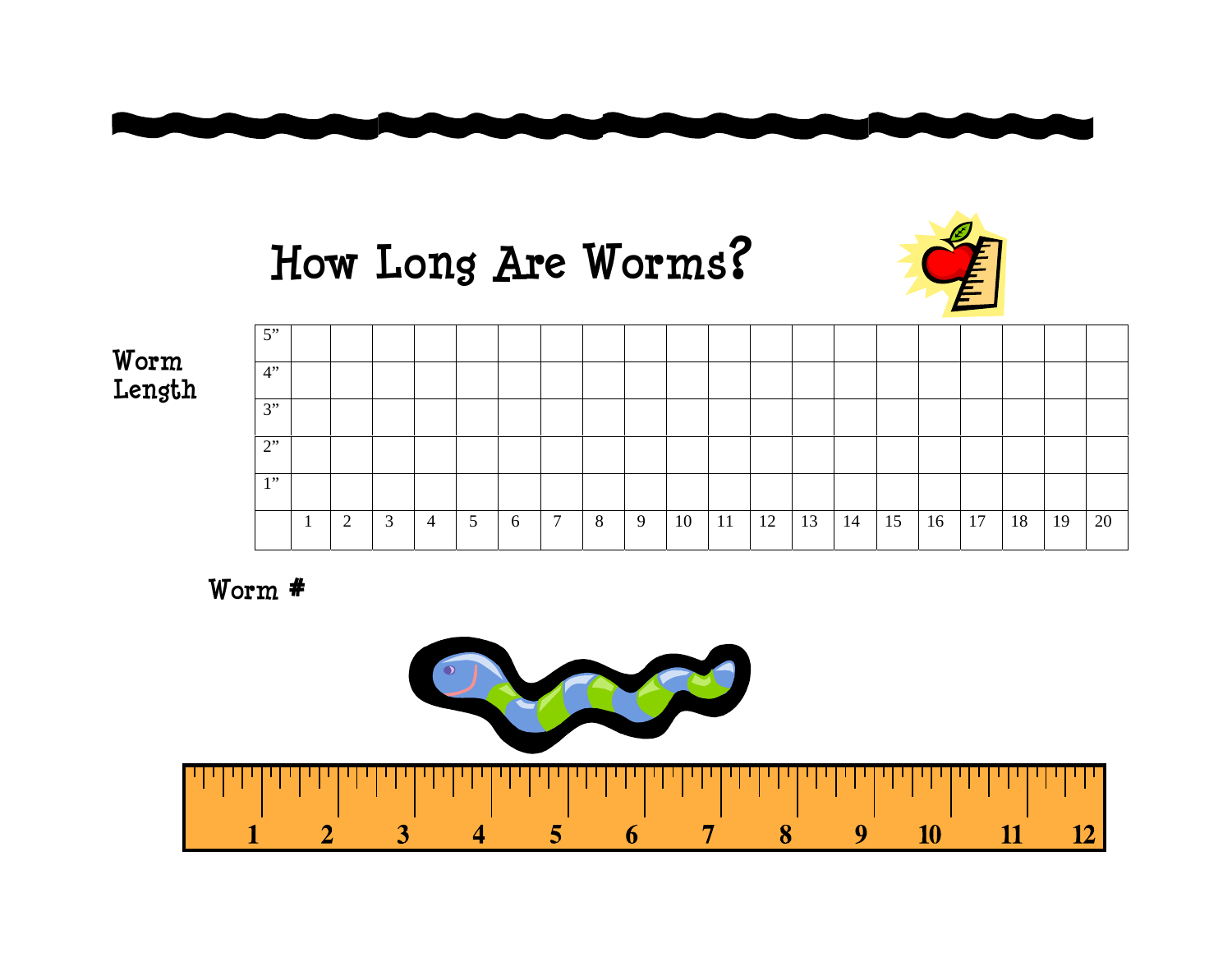

# Let's Build a Worm Bin! CA Standards K-5

# **Kindergarten Mathematics**

| Kindergarten         |                                                                                                                                                                                                                                 |  |  |  |  |  |  |  |  |
|----------------------|---------------------------------------------------------------------------------------------------------------------------------------------------------------------------------------------------------------------------------|--|--|--|--|--|--|--|--|
| <b>Mathematics</b>   |                                                                                                                                                                                                                                 |  |  |  |  |  |  |  |  |
| A.1.1                | Identify, sort, and classify objects by attribute and identify objects that do<br>not belong to a particular group.                                                                                                             |  |  |  |  |  |  |  |  |
| <b>MG1.1</b>         | Compare the length, weight, and capacity of objects by making direct<br>comparisons with reference objects.                                                                                                                     |  |  |  |  |  |  |  |  |
| <b>Science</b>       |                                                                                                                                                                                                                                 |  |  |  |  |  |  |  |  |
| 4d                   | Scientific progress is made by asking meaningful questions and conducting<br>careful investigations. As a basis for understanding this conceptstudents<br>will compare and sort common objects based on one physical attribute. |  |  |  |  |  |  |  |  |
| <b>Abbreviations</b> |                                                                                                                                                                                                                                 |  |  |  |  |  |  |  |  |

**Language Arts: R=Reading; W=Writing; LC= Language Conventions; LS=Listening/Speaking Math: N=Number Sense; A=Algebra; MG=Measurement/Geometry; S=Statistics/Data Analysis; MR=Mathematical Reasoning** 

| <b>RAT</b> Grade 1 |
|--------------------|
|--------------------|

| <b>Mathematics</b><br><b>MG 1.1</b> | Compare the length, weight, and volume of two or more objects by using<br>direct comparison or a nonstandard unit.                   |
|-------------------------------------|--------------------------------------------------------------------------------------------------------------------------------------|
| $\bullet$ S 1.1                     | Sort objects and data by common attributes and describe the categories.                                                              |
| <b>Science</b>                      |                                                                                                                                      |
| $\blacktriangleright$ 2             | Plants and animals meet their needs in different ways. As a basis for<br>understanding this concept:                                 |
| 2 <sub>b</sub>                      | Students know both plants and animals need water, animals need food, and<br>plants need light.                                       |
| 2c<br>A la la massimilia ma         | Students know animals eat plants or other animals for food and may also<br>use plants or even other animals for shelter and nesting. |

**Abbreviations** 

**Language Arts: R=Reading; W=Writing; LC= Language Conventions; LS=Listening/Speaking Math: N=Number Sense; A=Algebra; MG=Measurement/Geometry; S=Statistics/Data Analysis; MR=Mathematical Reasoning**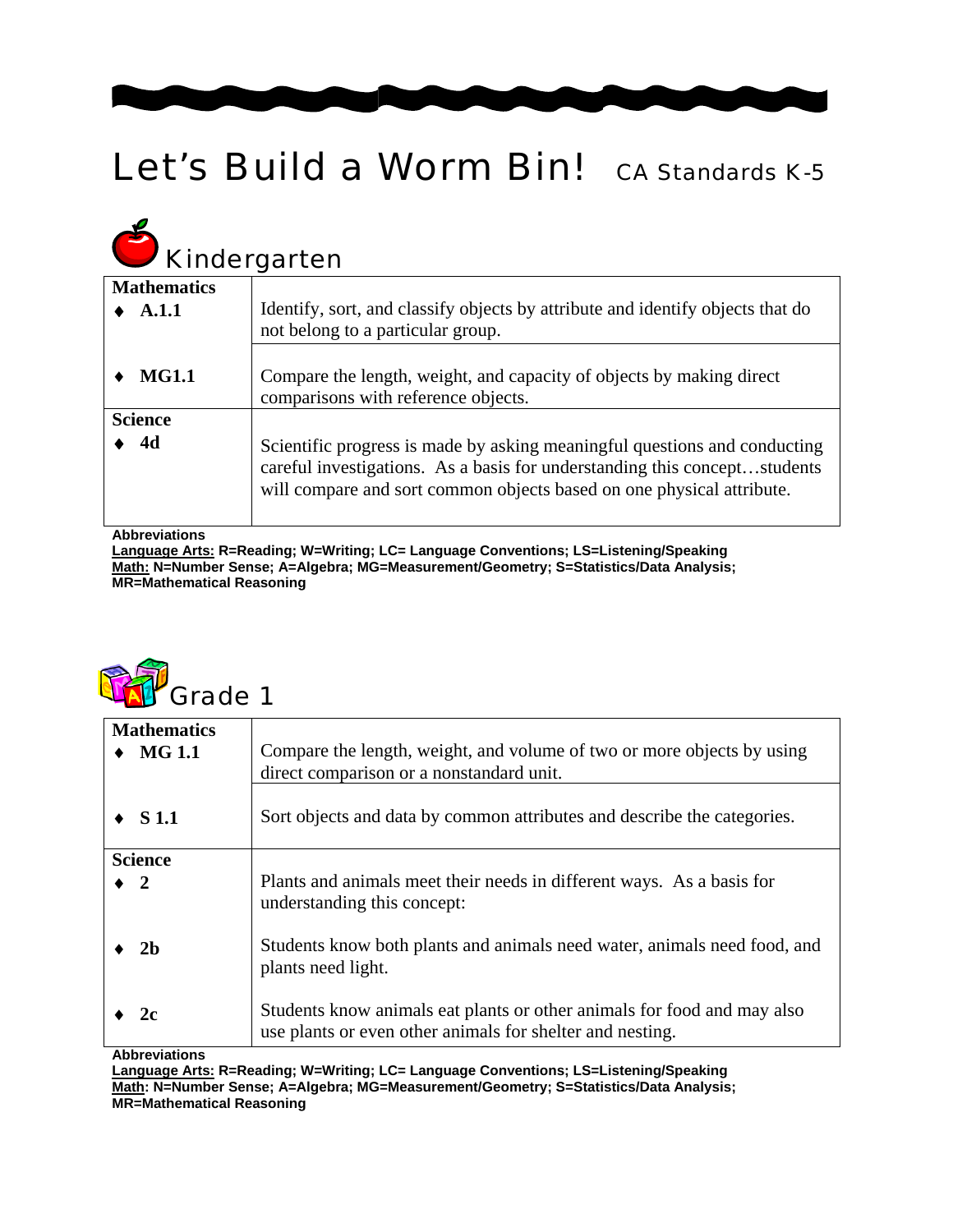

| Grade 2                       |                                                                                                                                                                                                                                       |  |  |  |  |  |  |
|-------------------------------|---------------------------------------------------------------------------------------------------------------------------------------------------------------------------------------------------------------------------------------|--|--|--|--|--|--|
| <b>Mathematics</b>            |                                                                                                                                                                                                                                       |  |  |  |  |  |  |
| $\bullet$ N 6.1               | Measure the length of an object to the nearest inch and/or centimeter.                                                                                                                                                                |  |  |  |  |  |  |
| S 1.1                         | Record the numerical data in systematic ways, keeping track of what has<br>been counted.                                                                                                                                              |  |  |  |  |  |  |
| <b>S</b> 1.4                  | Ask and answer simple questions relate to data representations.                                                                                                                                                                       |  |  |  |  |  |  |
| <b>Science</b>                |                                                                                                                                                                                                                                       |  |  |  |  |  |  |
| 4e                            | Scientific progress is made by asking meaningful questions and conducting<br>careful investigations. As a basis for understanding this conceptstudents<br>will construct bar graphs to record data, using appropriately labeled axes. |  |  |  |  |  |  |
| <b>Language Arts</b><br>R 2.7 | Interpret information from diagrams, charts, and graphs.                                                                                                                                                                              |  |  |  |  |  |  |

**Abbreviations** 

**Language Arts: R=Reading; W=Writing; LC= Language Conventions; LS=Listening/Speaking Math: N=Number Sense; A=Algebra; MG=Measurement/Geometry; S=Statistics/Data Analysis; MR=Mathematical Reasoning** 



| <b>Mathematics</b><br><b>MG 1.1</b> | Choose appropriate tools and units (metric and US) and estimate and measure<br>the length, liquid volume, and weight/mass of given objects.                     |
|-------------------------------------|-----------------------------------------------------------------------------------------------------------------------------------------------------------------|
| <b>Science</b>                      |                                                                                                                                                                 |
| $\bullet$ 5                         | Scientific progress in made by asking meaningful questions and conducting<br>careful investigations. As a basis for understanding this conceptstudents<br>will: |
| 5c                                  | Use numerical data in describing and comparing objects, events, and<br>measurements.                                                                            |
| <b>5e</b>                           | Collect data in an investigation and analyze those data to develop a logical<br>conclusion.                                                                     |
| <b>Language Arts</b>                |                                                                                                                                                                 |
| LC $1.9$                            | Arrange words in alphabetical order.                                                                                                                            |

**Abbreviations** 

**Language Arts: R=Reading; W=Writing; LC= Language Conventions; LS=Listening/Speaking Math: N=Number Sense; A=Algebra; MG=Measurement/Geometry; S=Statistics/Data Analysis; MR=Mathematical Reasoning**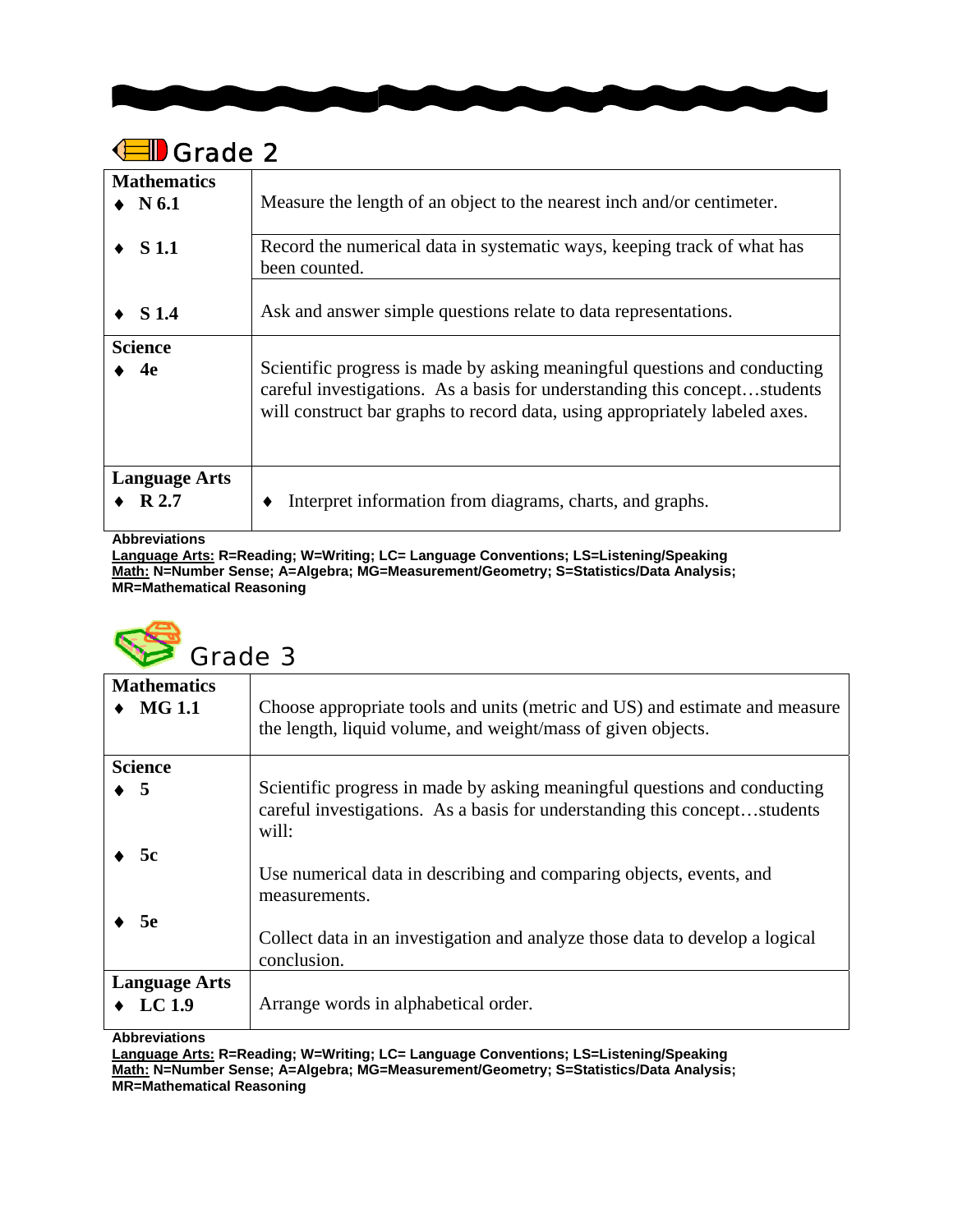



| <b>Science</b>       | Students know decomposers, including many fungi, insects, and         |
|----------------------|-----------------------------------------------------------------------|
| 2c                   | microorganisms, recycle matter from dead plants and animals.          |
| 6h                   | Measure and estimate the weight, length, or volume of objects.        |
| 6e                   | Construct and interpret graphs from measurements.                     |
| <b>Language Arts</b> | Apply knowledge of word origins, derivations, synonyms, antonyms, and |
| R <sub>1.2</sub>     | idioms to determine the meaning of words or phrases.                  |

**Abbreviations** 

**Language Arts: R=Reading; W=Writing; LC= Language Conventions; LS=Listening/Speaking Math: N=Number Sense; A=Algebra; MG=Measurement/Geometry; S=Statistics/Data Analysis; MR=Mathematical Reasoning** 



| المنتقدان                     |                                                                                                                                                                 |
|-------------------------------|-----------------------------------------------------------------------------------------------------------------------------------------------------------------|
| <b>Science</b>                |                                                                                                                                                                 |
| - 6                           | Scientific progress in made by asking meaningful questions and conducting<br>careful investigations. As a basis for understanding this conceptstudents<br>will: |
| <b>6a</b>                     | Classify objects in accordance with appropriate criteria.                                                                                                       |
| 6g                            | Record data by using appropriate graphic representations (including charts,<br>graphs and labeled diagrams) and make inferences based on those data.            |
| <b>Language Arts</b><br>R 1.2 | Use word origins to determine the meaning of unknown words.                                                                                                     |

**Abbreviations** 

**Language Arts: R=Reading; W=Writing; LC= Language Conventions; LS=Listening/Speaking Math: N=Number Sense; A=Algebra; MG=Measurement/Geometry; S=Statistics/Data Analysis; MR=Mathematical Reasoning**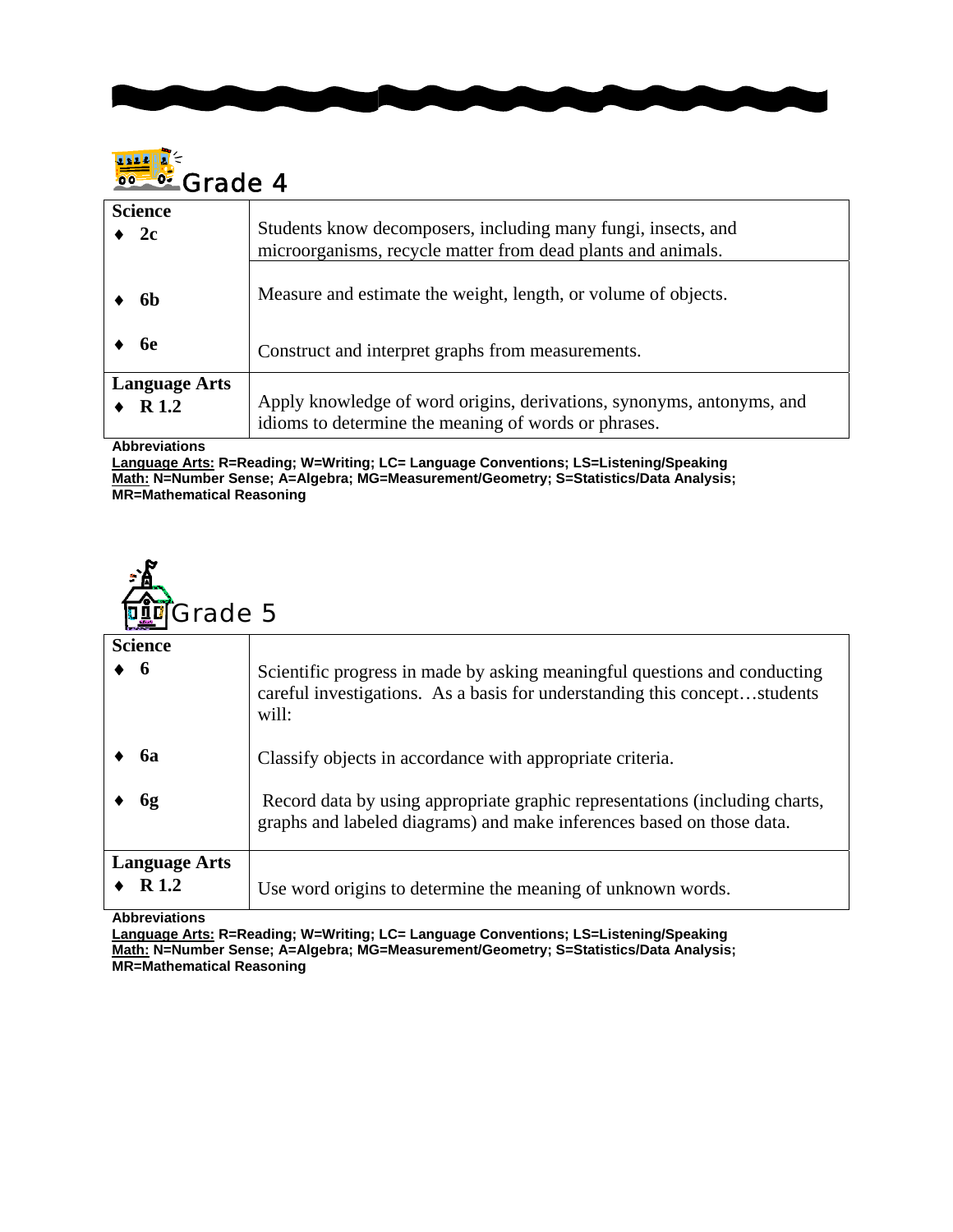

### Decomposers Help our Planet

What do millipedes, banana slugs, worms, and mushrooms have in common? They are all

**decomposers** or living things that eat **organic matter***.* Organic matter includes pieces of plants and animals that were once alive and are now in a state of rotting or **decay**. This includes leftover food like orange peels, half-eaten sandwiches, and apple cores. When decomposers eat organic matter, they pass it through their bodies and break it down into **compost***.* 

Compost looks like dirt or **soil** and is the color of dark chocolate. It is crumbly and smells clean and fresh like the earth after it rains. Compost acts like a vitamin pill—it adds important vitamins or **nutrients** to the soil. Just like people need vitamins to stay strong and healthy, so do plants. When the soil is full of nutrients, more plants are able to grow. Compost can help produce more food for people in a natural and earth friendly way.

# Nature's Way of Recycling



Out in nature, decomposers live under logs, rocks, and leaves. They feast on organic matter and leave behind nutrient rich compost for meadows, forests, and mountains.

This is nature's way of recycling!

Decomposers can live in many different places, including our backyards. Since decomposers help in a process called **composting***—*where the natural process of decay is sped up—some people create

homes for decomposers by layering leftover food and yard clippings in piles outside. These are called **compost piles** and with all the different layers, they can look like backyard lasagna!

### Earth Builders

Decomposers living in the compost pile—such as worms and pill bugs—have important jobs. They help keep the pile warm, they dig, they chew, and they digest our leftover food into

compost. For instance, earthworms pass food through their bodies and leave behind **castings** or nutrient rich pieces of crumbly compost that provide plants with vitamins. These castings or compost can be added to houseplants, gardens and even to farmland where farmers grow our food.

# Food Comes from the Earth



Although the earth is large, only a fraction of our land can be used for growing food. This land is called **topsoil***.* Topsoil is the top six inches of soil that c ontains

nutrients that plants need to grow. Most topsoil is covered by roads, buildings, houses, and parks. Some topsoil is unusable in areas like mountains that are too rocky or steep to grow food crops. Other times, topsoil is blown away by the wind or washed away by rain. In other situations, too much farming in one area or **overfarming***,* has drained or **depleted** important nutrients from the soil. Because of this, only a small amount of topsoil is left for growing food to feed the six billion people on Earth.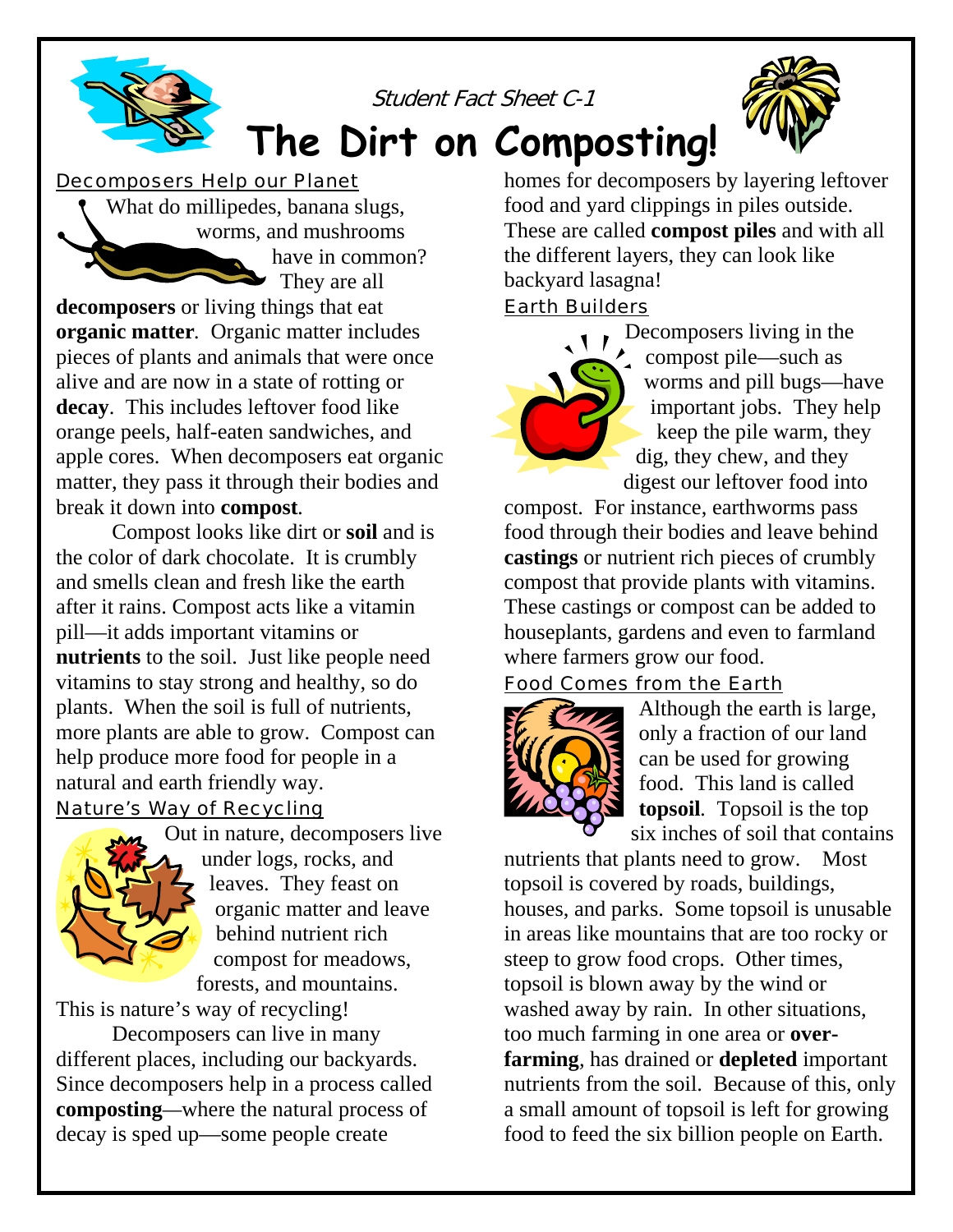# Happy Topsoil



Compost keeps our topsoil healthy in different ways. By making the soil moist, compost adds form or **structure** to the topsoil so it

doesn't blow away with the wind or wash away with water. Compost also **aerates** or adds air to the soil, which allows water to sink in and reach plant roots.

By providing moisture, air and nutrients to the soil, compost makes topsoil **arable***,* or able to grow food. If you have ever dug in the dirt, you know it is difficult to do when the dirt is dry and hard. Since most plants can't grow in dry, hard dirt, compost adds air and water to topsoil making it soft and moist. It is much easier for plants to grow in this arable soil.

## Garbage Graveyards



Composting leftover food not only adds nutrients and structure to the soil, it also saves space in  $\rightarrow$  the **landfill**. A landfill is a big hole in the ground that is filled up with trash. Landfills

don't have room for air or water, because all the trash is crushed down to make space for more trash. Without air and water, decomposers can't survive, so they can't break down the food that ends up there.

Landfills are like graveyards for garbage, once garbage goes there, it stays there for a very long time. In fact, scientists estimate that it takes about eighteen years for one corn cob to decompose in a landfill instead of only a couple of months in a compost pile! When food is composted, it breaks down much faster and recycles itself into new life instead of sitting trapped in the landfill for many, many years.

#### Trash Gas



Landfills are more than just garbage dumps; they also leak harmful gases into the air that are changing the temperature of the planet!

When leftover food is trapped with no air, a gas called **methane** is created. Methane is a powerful **greenhouse gas** that traps heat from the sun. This is important because it keeps our planet warm enough so we can survive. However, if too many greenhouse gases are created, then too much heat gets trapped in the **atmosphere** or layer of air surrounding the earth. Over time, this raises the average temperature of the planet and creates serious changes in our weather. This is called **global warming** or **climate change***.* Most scientists agree that global warming is already happening due to human activities like burning oil and gasoline. Dumping garbage in landfills—especially food waste—is another human activity that is leading to global warming. Since landfills don't have much room for air, a lot of methane is created and released from them. In fact, landfills are the largest source of methane in the country! Fortunately, we can reduce the amount of methane produced just by composting our food instead of tossing it in the trashcan.

### Let's Help Nature!



All of Earth's creatures depend on healthy topsoil to survive. Composting is nature's way of recycling leftover food into valuable compost. By

composting whenever possible, we can add nutrients to the topsoil, save space in landfills, and help prevent global warming. Let's help nature, let's compost!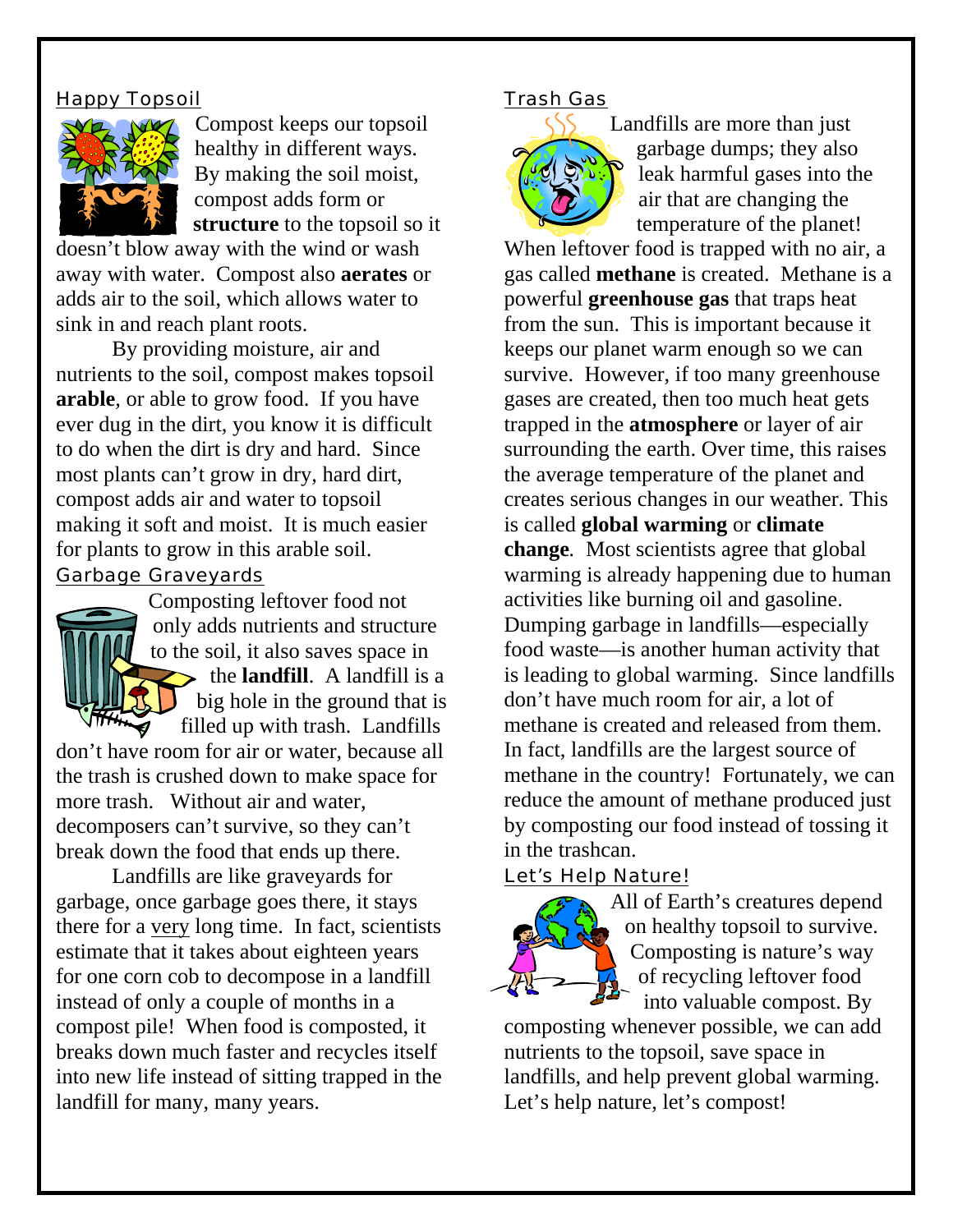



**Composting with the FBI!**

# Vitamins for the Earth



 Planet Earth is home to over six billion people. No matter who we are or where we live, every human being needs food to survive. From

pickles to pizza, all food comes from the earth! In order to grow food, we need **topsoil**, which is the top six inches of the earth's soil. One way to keep topsoil healthy is to add **compost**. Compost looks like dirt. It is dark like chocolate, smells fresh like rain, and contains many **nutrients**, or vitamins that help plants grow. Nature creates compost with help from the FBI!

### The FBI hard at work



The **FBI** or **Fungus, Bacteria**, and **Invertebrates** are also called **decomposers**. Decomposers break things down. They help turn **organic matter** like

decaying plants and animals, into vitamin rich compost. Compost is created when the FBI eat and digest items such as old bread, dried leaves, and banana peels. The FBI decompose food in different ways.

# $F$  is for Fungus



When bread sits around for too long, it starts to grow a fuzzy white or green **mold**. This is the work of **fungus**, a group

of **organisms** or living things that include mold and mushrooms. Like our bodies, mushrooms produce powerful chemicals that break down food. These chemicals are called **enzymes***.* As mushrooms release enzymes, they are able to dissolve organic matter around them.

# **B** is for Bacteria



Zillions of bacteria are all around us! They are so small that we cannot see them without the help of a microscope. While some bacteria make us sick, other bacteria are used in

medicine to keep us healthy. Bacteria keep our eyelashes clean, give yogurt its sour flavor, and even help bread rise. Bacteria also help make compost. For instance, one type of bacteria warms the compost pile so that other bacteria can survive. As bacteria break down organic matter, nutrients are released into the compost.

# **I** is for Invertebrates



Invertebrates are animals that do not have a backbone. They wriggle, crawl, and slide their way through the

compost pile. Invertebrates break down organic matter by chewing and grinding. Slugs, snails, spiders, worms, beetles, mites, ants, and sow bugs are some important members of the invertebrate work force.

Each invertebrate plays a different role in the compost pile. For example, not only do sow bugs eat decaying leaves, they also carry bacteria and fungi around the pile on their rounded backs. They're sort of like taxi drivers! Snails and slugs chew rotting material into pieces small enough for other decomposers to eat, and millipedes and beetles feed directly on decaying plants and animals. Worms have a different role to play. As worms wriggle and dig through the compost pile, they **aerate**, or add air to the pile. This air helps keep the FBI alive.